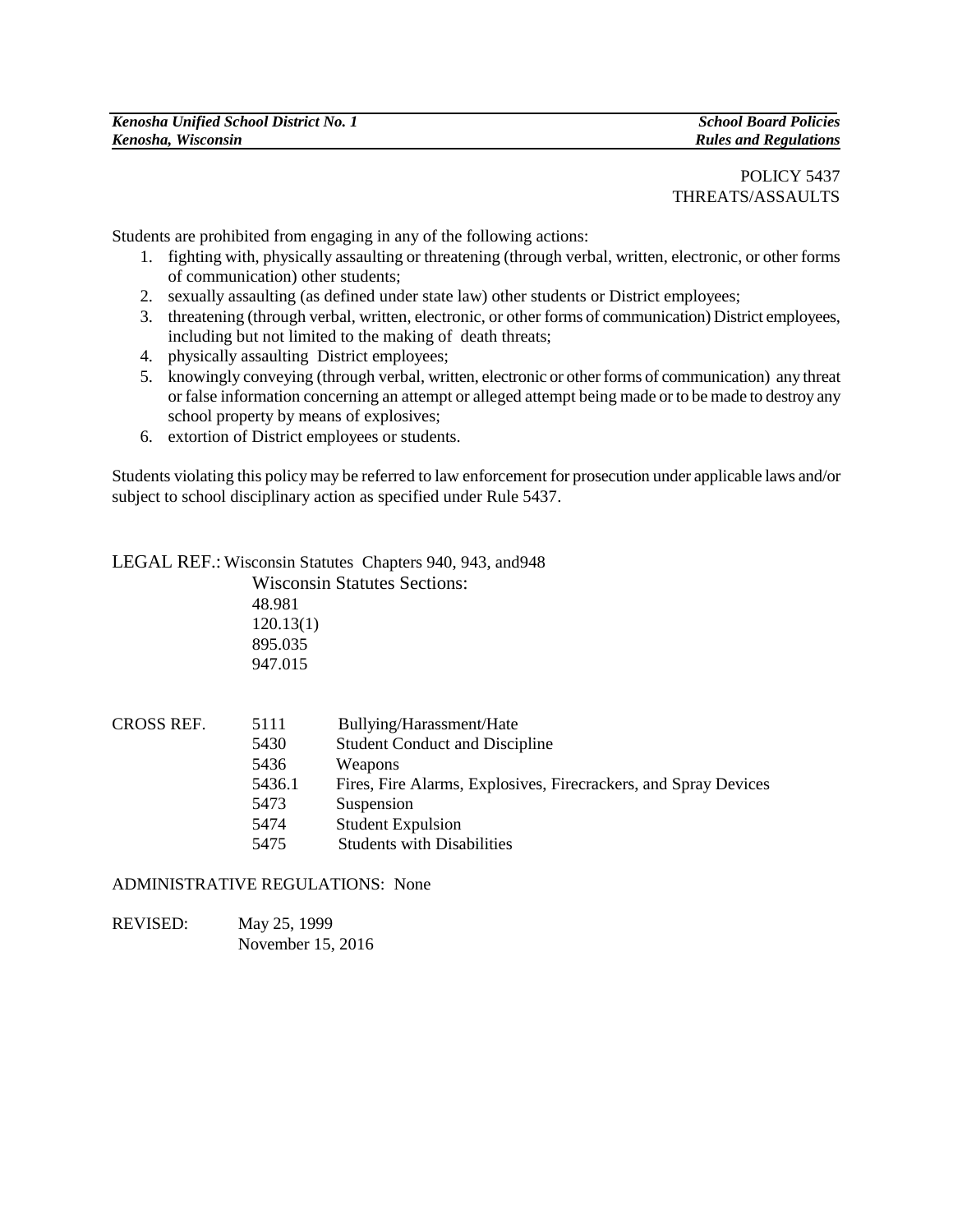- 1. Fighting With, Physically Assaulting or Threatening Other Students Students involved in fighting, physically assaulting or threatening (through verbal, written, electronic, or other forms of communication) other students may face disciplinary action, suspension and/or referral to the Administrative Review Committee for expulsion consideration, depending upon the seriousness of the incident.
	- a. Student fights in any area of the school building or grounds must be reported immediately to the principal/designee. The student may be required to submit, in writing, the causes of the fight and possible solutions. If the fight was of a serious nature or if the fight is repeated, the student will be suspended and referral will be made to the Administrative Review Committee for expulsion consideration.
	- b. In the case of a death threat communicated verbally, in writing, electronically, or through other forms of communication, the student will be suspended and referred to the Administrative Review Committee for expulsion consideration and law enforcement officials will be notified.
	- c. Physical assault on another student will result in a suspension and possible referral to the Administrative Review Committee for expulsion consideration.
	- d. Depending on the seriousness of the offense, law enforcement officials may be notified. However, prosecution under state law and/or the settlement of a monetary reimbursement is the responsibility of the offended.
- 2. Sexual Assault on Another Student or District Employee Students who sexually assault (as defined under state law) another student or District employee will be subject to disciplinary action, including immediate suspension and referral to the Administrative Review Committee for expulsion consideration. Children and Family Services and law enforcement officials will be notified.
- 3. Threats Toward District Employees

Students who threaten District employees(through verbal, written, electronic, or other forms of communication), including but not limited to the making of death threats, will be subject to immediate suspension and referral to the Administrative Review Committee for expulsion consideration. In the case of a death threat communicated verbally, in writing, electronically, or through other forms of communication, law enforcement officials will be notified. In the case of a threat other than a death threat, law enforcement officials may be notified depending on the seriousness of the offense.

4. Physical Assault on District Employees

Students who physically assault a District employee will be subject to immediate suspension and referral to the Administrative Review Committee for expulsion consideration. Law enforcement officials will be notified. e Criminal and/or civil action may also be taken by the school employee.

5. Bomb Threats/Scares

Students who knowingly convey (through verbal, written, electronic, or other forms of communication) any threat or false information concerning an attempt or alleged attempt being made or to be made to destroy any school property by means of explosives will be subject to immediate suspension and referral to the Administrative Review Committee for expulsion consideration. Law enforcement officials will be notified ( Wis. Stat. §947.015 makes it a Class I Felony to intentionally